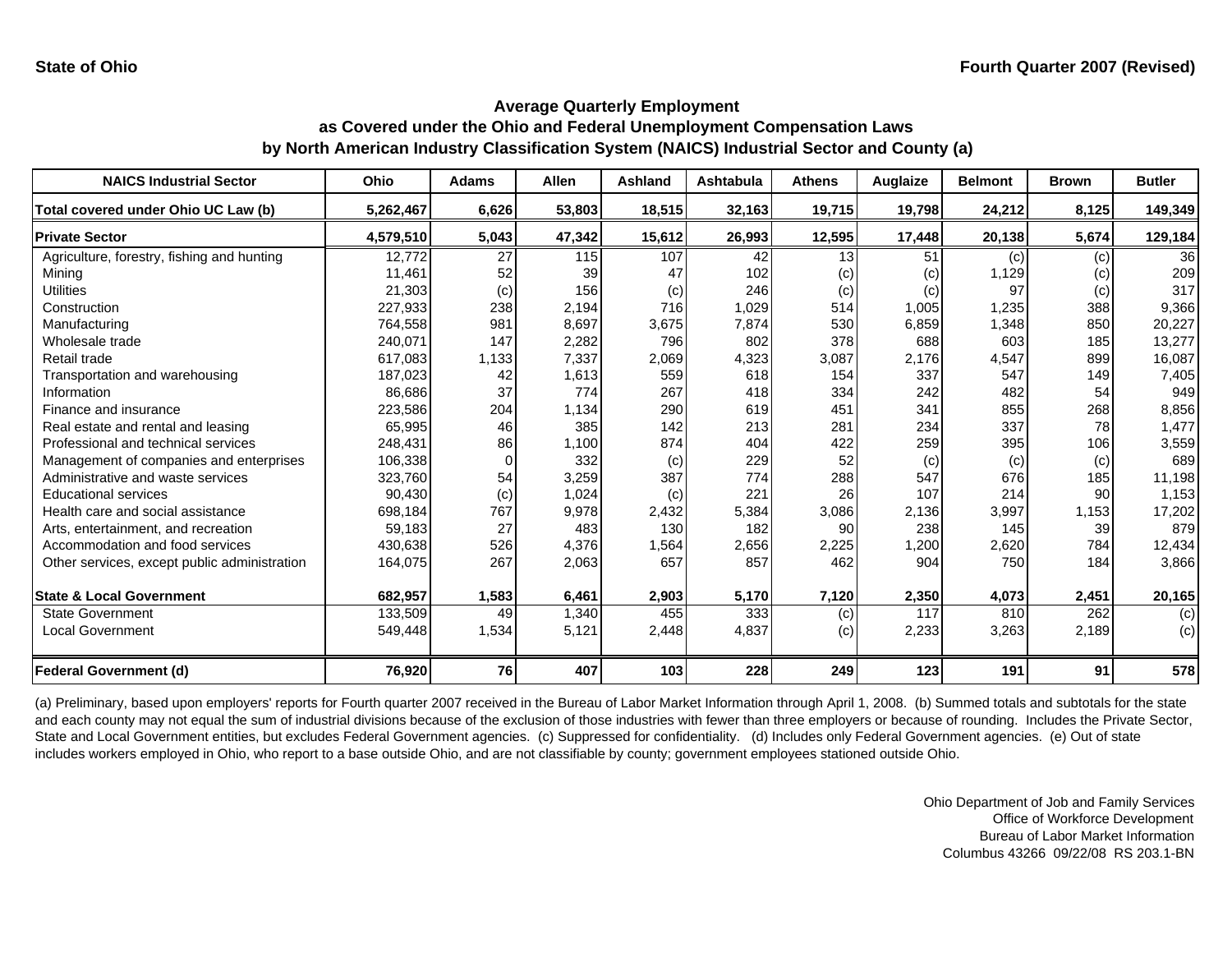| <b>NAICS Industrial Sector</b>               | Carroll | Champaign | <b>Clark</b> | <b>Clermont</b> | <b>Clinton</b> | Columbiana | <b>Coshocton</b> | Crawford | Cuyahoga | <b>Darke</b> |
|----------------------------------------------|---------|-----------|--------------|-----------------|----------------|------------|------------------|----------|----------|--------------|
| Total covered under Ohio UC Law (b)          | 6,107   | 10,537    | 49,949       | 57,702          | 27,019         | 31,531     | 11,911           | 14,516   | 733,402  | 18,094       |
| <b>Private Sector</b>                        | 5,018   | 8,450     | 43,088       | 49,958          | 23,707         | 27,095     | 10,374           | 12,559   | 649,765  | 15,833       |
| Agriculture, forestry, fishing and hunting   | 30      | 115       | 539          | (c)             | 11             | 137        | 67               | 172      | 243      | 575          |
| Minina                                       | (c)     | (c)       | (c)          | (c)             | (c)            | 230        | 151              | (c)      | 336      | (c)          |
| <b>Utilities</b>                             | (c)     | (c)       | 123          | 557             | (c)            | 111        | 415              | (c)      | 1.610    | 47           |
| Construction                                 | 266     | 298       | 1,547        | 3,357           | 313            | 1,213      | 347              | 403      | 24.657   | 1,028        |
| Manufacturing                                | 1,469   | 3,130     | 7,015        | 6,417           | 4,162          | 6,773      | 3,233            | 4,460    | 80,930   | 4,265        |
| Wholesale trade                              | 171     | 235       | 1,954        | 2,566           | 778            | 1,083      | 207              | 557      | 40,456   | 704          |
| Retail trade                                 | 853     | 1,214     | 6,650        | 10,431          | 1,786          | 4,092      | 1,225            | 1,336    | 70,069   | 2,039        |
| Transportation and warehousing               | 253     | 137       | 2,020        | 1,580           | 11,238         | 982        | 280              | 218      | 22,604   | 982          |
| Information                                  | 38      | 92        | 295          | 1,256           | 270            | 148        | 98               | 83       | 15,435   | 133          |
| Finance and insurance                        | 69      | 222       | 2,471        | 3,715           | 629            | 772        | 271              | 618      | 47,151   | 629          |
| Real estate and rental and leasing           | 61      | 113       | 439          | 819             | 200            | 213        | 64               | 90       | 13,157   | 146          |
| Professional and technical services          | 78      | 147       | 960          | 2,291           | 157            | 556        | 172              | 443      | 46,695   | 491          |
| Management of companies and enterprises      | (c)     | (c)       | (c)          | 327             | 147            | 71         | 28               | (c)      | 18,225   | (c)          |
| Administrative and waste services            | 92      | 301       | 2,054        | 2,368           | 759            | 1,554      | 783              | 229      | 48,544   | 753          |
| <b>Educational services</b>                  | (c)     | (c)       | 815          | 463             | (c)            | 227        | 29               | (c)      | 19,801   | 48           |
| Health care and social assistance            | 717     | 878       | 8,257        | 5,316           | 1,025          | 5,167      | 1,828            | 2.119    | 114.698  | 2,058        |
| Arts, entertainment, and recreation          | 95      | 93        | 384          | 670             | 80             | 214        | 133              | 59       | 9,598    | 160          |
| Accommodation and food services              | 497     | 911       | 4,614        | 5,846           | 1,378          | 2,549      | 720              | 1,148    | 53,222   | 1,079        |
| Other services, except public administration | 219     | 307       | 2,001        | 1,938           | 423            | 1,004      | 322              | 427      | 22,337   | 688          |
|                                              |         |           |              |                 |                |            |                  |          |          |              |
| <b>State &amp; Local Government</b>          | 1,089   | 2,088     | 6,860        | 7,745           | 3,312          | 4,436      | 1,537            | 1,957    | 83,636   | 2,261        |
| <b>State Government</b>                      | 30      | 70        | 237          | 632             | 176            | 358        | 49               | 128      | 4,965    | 50           |
| Local Government                             | 1,059   | 2,018     | 6,623        | 7,113           | 3,136          | 4,078      | 1,488            | 1,829    | 78,671   | 2,211        |
| <b>Federal Government (d)</b>                | 48      | 74        | 685          | 376             | 174            | 596        | 92               | 83       | 16,806   | 118          |

(a) Preliminary, based upon employers' reports for Fourth quarter 2007 received in the Bureau of Labor Market Information through April 1, 2008. (b) Summed totals and subtotals for the state and each county may not equal the sum of industrial divisions because of the exclusion of those industries with fewer than three employers or because of rounding. Includes the Private Sector, State and Local Government entities, but excludes Federal Government agencies. (c) Suppressed for confidentiality. (d) Includes only Federal Government agencies. (e) Out of state includes workers employed in Ohio, who report to a base outside Ohio, and are not classifiable by county; government employees stationed outside Ohio.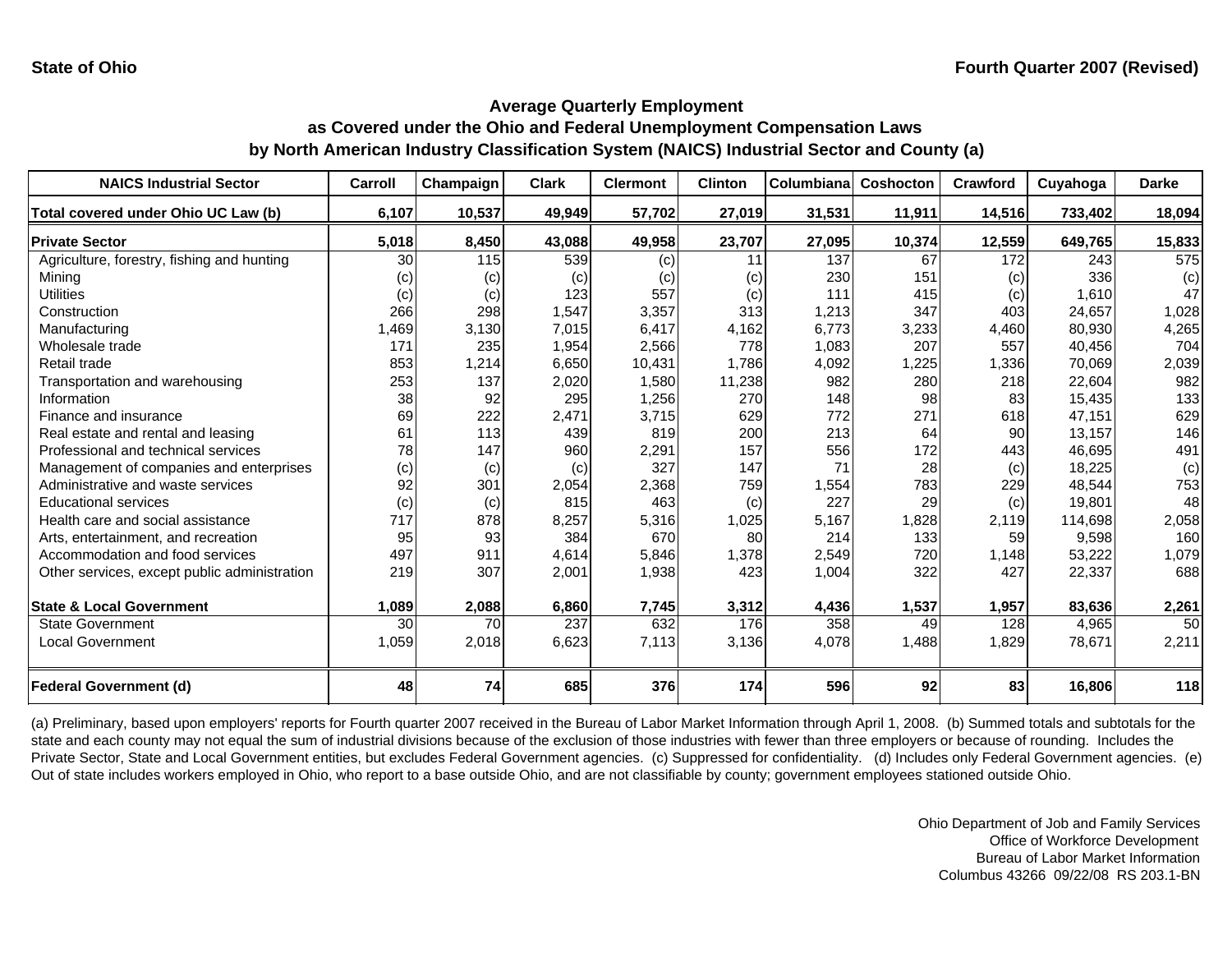| <b>NAICS Industrial Sector</b>               | <b>Defiance</b> | <b>Delaware</b> | Erie   | <b>Fairfield</b> | <b>Fayette</b> | <b>Franklin</b> | <b>Fulton</b> | <b>Gallia</b> | Geauga | Greene |
|----------------------------------------------|-----------------|-----------------|--------|------------------|----------------|-----------------|---------------|---------------|--------|--------|
| Total covered under Ohio UC Law (b)          | 17,139          | 68,303          | 36,044 | 39,891           | 11,979         | 685,405         | 20,914        | 11,895        | 34,842 | 57,492 |
| <b>Private Sector</b>                        | 15,147          | 60,273          | 30,729 | 31,771           | 10,272         | 586,150         | 18,144        | 9,860         | 30,797 | 48,153 |
| Agriculture, forestry, fishing and hunting   | 39              | 217             | 201    | 29               | 15             | 305             | 181           | 45            | 289    | 46     |
| Mining                                       | n               | 96              | (c)    | 30               | (c)            | 245             |               | (c)           | (c)    | (c)    |
| <b>Utilities</b>                             | 27              | 135             | (c)    | 203              | (c)            | 2,688           | (c)           | 809           | (c)    | (c)    |
| Construction                                 | 481             | 2,892           | 1,098  | 2,133            | 346            | 25,547          | 924           | 534           | 2,358  | 1,974  |
| Manufacturing                                | 4,756           | 5,675           | 5,808  | 5,089            | 2,368          | 41,005          | 8,358         | 628           | 9,241  | 3,814  |
| Wholesale trade                              | 534             | 2,679           | 1,466  | 921              | 533            | 29,822          | 818           | 230           | 1.873  | 1,239  |
| Retail trade                                 | 2,676           | 10,473          | 5,106  | 6,597            | 2,648          | 75,446          | 1,678         | 1,515         | 4,307  | 10,469 |
| Transportation and warehousing               | 366             | 2,154           | 744    | 402              | (c)            | 41,877          | 311           | 244           | 507    | 663    |
| Information                                  | 298             | 944             | 418    | 317              | 64             | 15,875          | 127           | 96            | 161    | 1,477  |
| Finance and insurance                        | 683             | 4,317           | 589    | 876              | 429            | 47,852          | 403           | 381           | 695    | 1,820  |
| Real estate and rental and leasing           | 87              | 796             | 275    | 481              | 96             | 12,181          | 128           | 73            | 349    | 515    |
| Professional and technical services          | 210             | 10,041          | 662    | 1,032            | 143            | 43,905          | 289           | 93            | 980    | 6,880  |
| Management of companies and enterprises      | 101             | 477             | 41     | 210              | $\Omega$       | 18,561          | (c)           | $\Omega$      | 228    | 257    |
| Administrative and waste services            | 470             | 2,351           | 1,118  | 2,869            | 315            | 56,124          | 852           | 354           | 1,817  | 3,225  |
| <b>Educational services</b>                  | 261             | 1,224           | (c)    | 325              | $\Omega$       | 11,313          | (c)           | (c)           | 575    | 1,720  |
| Health care and social assistance            | 2,050           | 4,770           | 4,932  | 3,942            | 994            | 76,669          | 2,029         | 3,001         | 3,112  | 5,181  |
| Arts, entertainment, and recreation          | 108             | 1,832           | 1,880  | 418              | 43             | 6,857           | 396           | 44            | 506    | 541    |
| Accommodation and food services              | 1,416           | 7,373           | 5,097  | 4,524            | 1,052          | 58,030          | 1,110         | 923           | 2,511  | 7,027  |
| Other services, except public administration | 586             | 1,825           | 867    | 1,374            | 221            | 21,848          | 386           | 354           | 1,219  | 1,185  |
| <b>State &amp; Local Government</b>          | 1,992           | 8,031           | 5,315  | 8,120            | 1,707          | 99,255          | 2,770         | 2,035         | 4,046  | 9,340  |
| <b>State Government</b>                      | 124             | 1,254           | 1,164  | 765              | 51             | 48,589          | 149           | (c)           | 223    | 2,970  |
| <b>Local Government</b>                      | 1,868           | 6,777           | 4,151  | 7,355            | 1,656          | 50,666          | 2,621         | (c)           | 3,823  | 6,370  |
| <b>Federal Government (d)</b>                | 110             | 256             | 213    | 261              | 56             | 12,162          | 99            | 94            | 128    | 11,029 |

(a) Preliminary, based upon employers' reports for Fourth quarter 2007 received in the Bureau of Labor Market Information through April 1, 2008. (b) Summed totals and subtotals for the state and each county may not equal the sum of industrial divisions because of the exclusion of those industries with fewer than three employers or because of rounding. Includes the Private Sector, State and Local Government entities, but excludes Federal Government agencies. (c) Suppressed for confidentiality. (d) Includes only Federal Government agencies. (e) Out of state includes workers employed in Ohio, who report to a base outside Ohio, and are not classifiable by county; government employees stationed outside Ohio.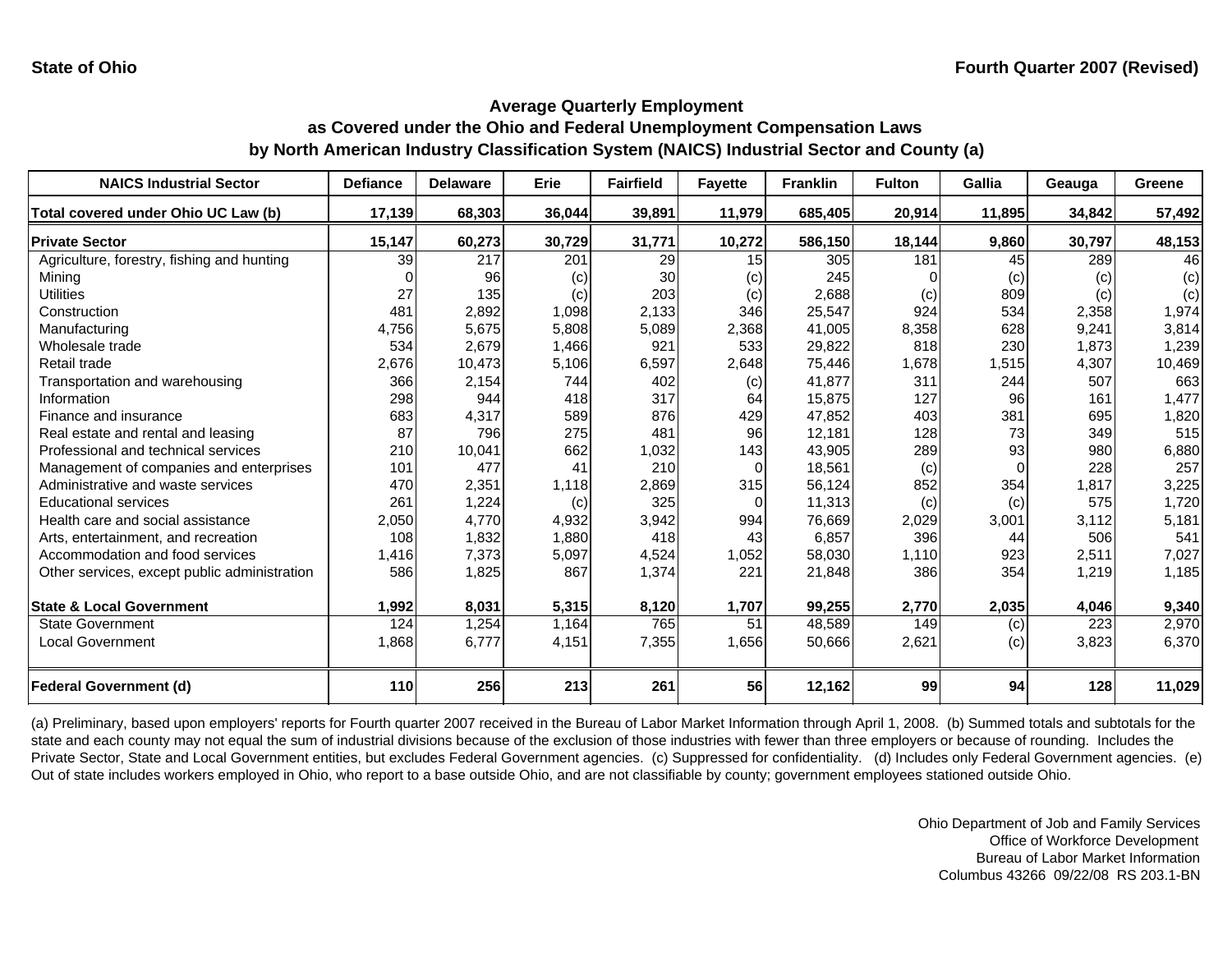| <b>NAICS Industrial Sector</b>               | <b>Guernsey</b> | <b>Hamilton</b> | <b>Hancock</b> | Hardin   | <b>Harrison</b> | Henry  | Highland | <b>Hocking</b> | <b>Holmes</b> | <b>Huron</b> |
|----------------------------------------------|-----------------|-----------------|----------------|----------|-----------------|--------|----------|----------------|---------------|--------------|
| Total covered under Ohio UC Law (b)          | 14,855          | 514,580         | 42,827         | 8,315    | 3,538           | 11,620 | 11,469   | 6,902          | 17,359        | 22,533       |
| <b>Private Sector</b>                        | 12,322          | 469,145         | 39,174         | 6,743    | 2,730           | 9,556  | 8,763    | 5,039          | 15,610        | 19,873       |
| Agriculture, forestry, fishing and hunting   | (c)             | 173             | (c)            | 107      | 21              | 150    | 15       | 31             | 184           | 599          |
| Minina                                       | 142             | 215             | (c)            | $\Omega$ | 280             |        | 66       | 225            | 129           | (c)          |
| <b>Utilities</b>                             | 44              | 1,356           | 106            | 52       | (c)             | (c)    | 76       | (c)            | (c)           | (c)          |
| Construction                                 | 509             | 24,316          | 1,144          | 135      | 105             | 664    | 290      | 337            | 1,903         | 1,574        |
| Manufacturing                                | 3,143           | 56,828          | 11,460         | 2,146    | 665             | 3,616  | 2,294    | 957            | 6,124         | 7,175        |
| Wholesale trade                              | 363             | 26,508          | 1,028          | 250      | 130             | 283    | 267      | 61             | 695           | 677          |
| Retail trade                                 | 1,927           | 51,201          | 5,749          | 978      | 309             | 1,077  | 1,647    | 885            | 1,966         | 2,110        |
| Transportation and warehousing               | 304             | 13,665          | 2,230          | 114      | 97              | 786    | 186      | 95             | 491           | 932          |
| Information                                  | 134             | 9,324           | 439            | 91       | 18              | 113    | 339      | 42             | 92            | 287          |
| Finance and insurance                        | 259             | 23,045          | 649            | 209      | 76              | 293    | 492      | 184            | 358           | 483          |
| Real estate and rental and leasing           | 127             | 7,266           | 414            | 56       | (c)             | 62     | 72       | 85             | 37            | 135          |
| Professional and technical services          | 273             | 37,728          | 1,482          | 100      | 30              | 84     | 144      | 72             | 272           | 512          |
| Management of companies and enterprises      | (c)             | 26,793          | 561            | (c)      | (c)             |        | (c)      | (c)            | 30            | (c)          |
| Administrative and waste services            | 568             | 37,255          | 2,126          | 81       | 47              | 140    | 240      | 157            | 710           | 545          |
| <b>Educational services</b>                  | 48              | 11,033          | 966            | (c)      | (c)             | 54     | (c)      | 31             | (c)           | (c)          |
| Health care and social assistance            | 2,472           | 78,528          | 4,320          | 651      | 539             | 1,183  | 1,229    | 545            | 1,002         | 2,244        |
| Arts, entertainment, and recreation          | 67              | 7,091           | 249            | 91       | 53              | (c)    | 56       | 48             | 76            | 128          |
| Accommodation and food services              | 1,470           | 39,010          | 3,616          | 819      | 206             | 566    | 983      | 1,019          | 1,308         | 1,428        |
| Other services, except public administration | 342             | 17,810          | 1,134          | 241      | 57              | 427    | 289      | 256            | 189           | 715          |
|                                              |                 |                 |                |          |                 |        |          |                |               |              |
| <b>State &amp; Local Government</b>          | 2,533           | 45,436          | 3,653          | 1,572    | 808             | 2,064  | 2,706    | 1,863          | 1,749         | 2,661        |
| <b>State Government</b>                      | 722             | (c)             | 225            | 36       | 32              | 39     | 129      | 367            | 43            | 73           |
| Local Government                             | 1,811           | (c)             | 3,428          | 1,536    | 776             | 2,025  | 2,577    | 1,496          | 1,706         | 2,588        |
| <b>Federal Government (d)</b>                | 113             | 9,510           | 171            | 79       | 66              | 126    | $112$    | 52             | 72            | 139          |

(a) Preliminary, based upon employers' reports for Fourth quarter 2007 received in the Bureau of Labor Market Information through April 1, 2008. (b) Summed totals and subtotals for the state and each county may not equal the sum of industrial divisions because of the exclusion of those industries with fewer than three employers or because of rounding. Includes the Private Sector, State and Local Government entities, but excludes Federal Government agencies. (c) Suppressed for confidentiality. (d) Includes only Federal Government agencies. (e) Out of state includes workers employed in Ohio, who report to a base outside Ohio, and are not classifiable by county; government employees stationed outside Ohio.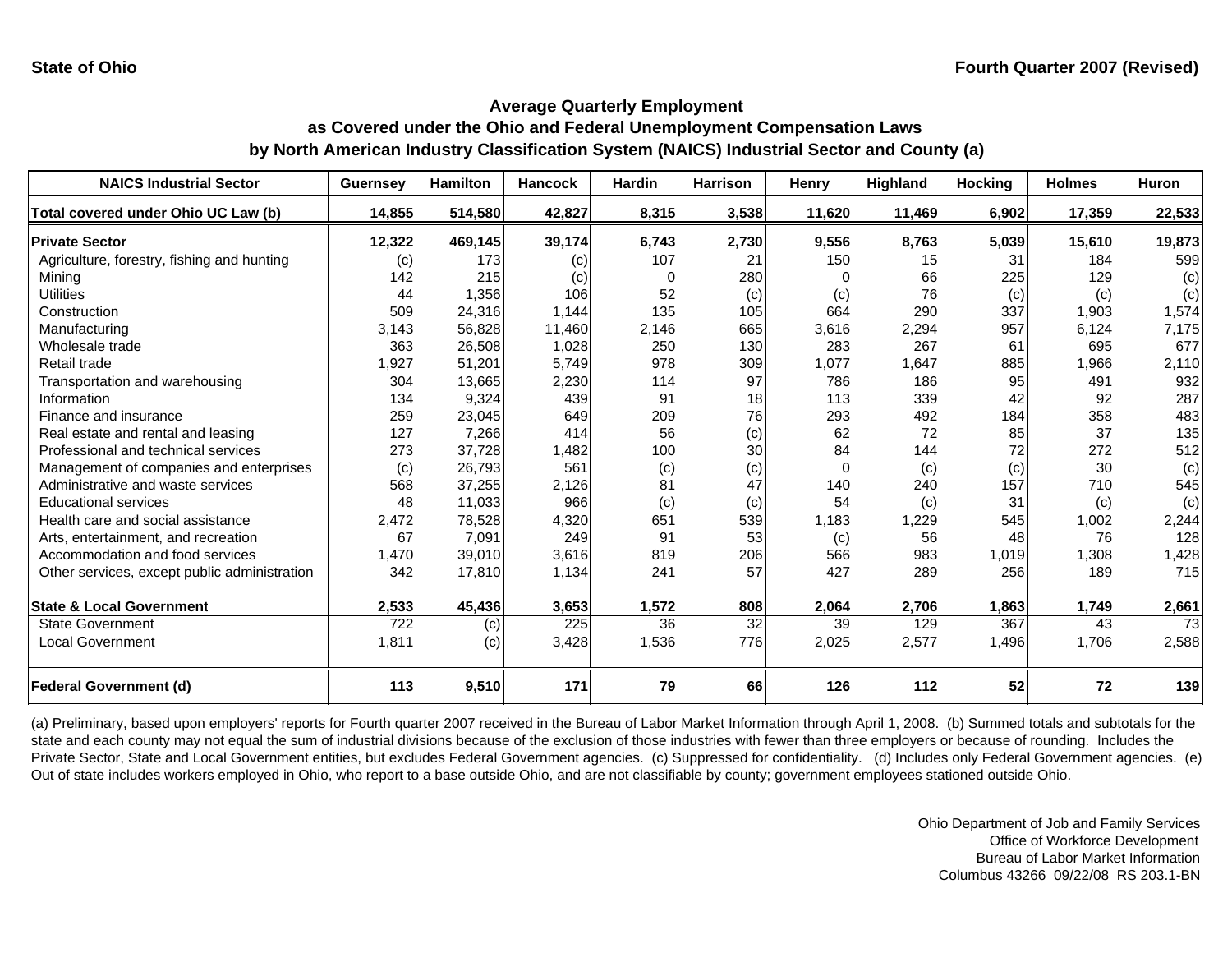| <b>NAICS Industrial Sector</b>               | <b>Jackson</b> | <b>Jefferson</b> | Knox   | Lake    | Lawrence | Licking | Logan  | Lorain | Lucas   | <b>Madison</b> |
|----------------------------------------------|----------------|------------------|--------|---------|----------|---------|--------|--------|---------|----------------|
| Total covered under Ohio UC Law (b)          | 11,414         | 25,625           | 19,546 | 101,519 | 12,991   | 55,160  | 20,347 | 97,942 | 219,831 | 13,911         |
| <b>Private Sector</b>                        | 9,769          | 22,049           | 16,567 | 89,374  | 9,891    | 47,322  | 17,975 | 83,146 | 193,402 | 10,770         |
| Agriculture, forestry, fishing and hunting   | 84             | (c)              | 67     | 770     | (c)      | 312     | 72     | 809    | 350     | 117            |
| Minina                                       | 182            | 217              | 138    | 254     | (c)      | 116     | (c)    | 28     | 59      | (c)            |
| <b>Utilities</b>                             | (c)            | 943              | 47     | 1,898   | 113      | 204     | 33     | 351    | 616     | (c)            |
| Construction                                 | 429            | 2,021            | 791    | 4,656   | 690      | 3,586   | 616    | 5,122  | 10,068  | 484            |
| Manufacturing                                | 3,634          | 2,879            | 4,533  | 21,544  | 711      | 7,928   | 6,114  | 19,476 | 22,834  | 2,896          |
| Wholesale trade                              | 179            | 666              | 410    | 4,574   | 189      | 1,361   | 418    | 2,866  | 8,766   | 411            |
| Retail trade                                 | ,544           | 3,509            | 2,468  | 14,910  | 2,302    | 8,633   | 1,845  | 13,827 | 27,359  | 1,897          |
| Transportation and warehousing               | 138            | 385              | 201    | 974     | 853      | 1,707   | 1,436  | 2,042  | 9,010   | 1,013          |
| Information                                  | 90             | 550              | 299    | 821     | 92       | 497     | 109    | 1,161  | 3,016   | 46             |
| Finance and insurance                        | 349            | 458              | 398    | 2,090   | 349      | 2,343   | 310    | 1,976  | 6,467   | 166            |
| Real estate and rental and leasing           | 75             | 284              | 189    | 947     | 79       | 620     | 192    | 968    | 2,599   | 100            |
| Professional and technical services          | 145            | 479              | 283    | 3,439   | 219      | 1,520   | 701    | 2,460  | 9,650   | 572            |
| Management of companies and enterprises      | 51             | (c)              | 78     | 1,009   | 61       | 1,340   | (c)    | 566    | 4,518   | 13             |
| Administrative and waste services            | 379            | 1,639            | 460    | 5,535   | 381      | 2,190   | 2,017  | 4,536  | 15,403  | 610            |
| <b>Educational services</b>                  | (c)            | 560              | 1,198  | 1,696   | 51       | 1,181   | 37     | 2,424  | 3,974   | 67             |
| Health care and social assistance            | 1,152          | 4,498            | 2,698  | 10,817  | 2,335    | 6,196   | 1,986  | 12,558 | 38,415  | 1,154          |
| Arts, entertainment, and recreation          | 25             | 194              | 133    | 1,049   | 41       | 748     | 288    | 1,106  | 3,085   | 57             |
| Accommodation and food services              | 979            | 1,955            | 1,542  | 8,920   | 1,078    | 5,359   | 1,165  | 7,870  | 18,809  | 1,019          |
| Other services, except public administration | 274            | 775              | 632    | 3,469   | 339      | 1,480   | 594    | 3,000  | 8,403   | 146            |
|                                              |                |                  |        |         |          |         |        |        |         |                |
| <b>State &amp; Local Government</b>          | 1,645          | 3,576            | 2,979  | 12,144  | 3,099    | 7,838   | 2,372  | 14,797 | 26,428  | 3,141          |
| <b>State Government</b>                      | 200            | 93               | (c)    | 136     | 342      | 1,013   | 82     | 1,227  | 7,980   | 1,374          |
| <b>Local Government</b>                      | 1,445          | 3,483            | (c)    | 12,008  | 2,757    | 6,825   | 2,290  | 13,570 | 18,448  | 1,767          |
| <b>Federal Government (d)</b>                | 74             | 230              | 117    | 447     | 131      | 517     | 144    | 1,154  | 1,954   | 83             |

(a) Preliminary, based upon employers' reports for Fourth quarter 2007 received in the Bureau of Labor Market Information through April 1, 2008. (b) Summed totals and subtotals for the state and each county may not equal the sum of industrial divisions because of the exclusion of those industries with fewer than three employers or because of rounding. Includes the Private Sector, State and Local Government entities, but excludes Federal Government agencies. (c) Suppressed for confidentiality. (d) Includes only Federal Government agencies. (e) Out of state includes workers employed in Ohio, who report to a base outside Ohio, and are not classifiable by county; government employees stationed outside Ohio.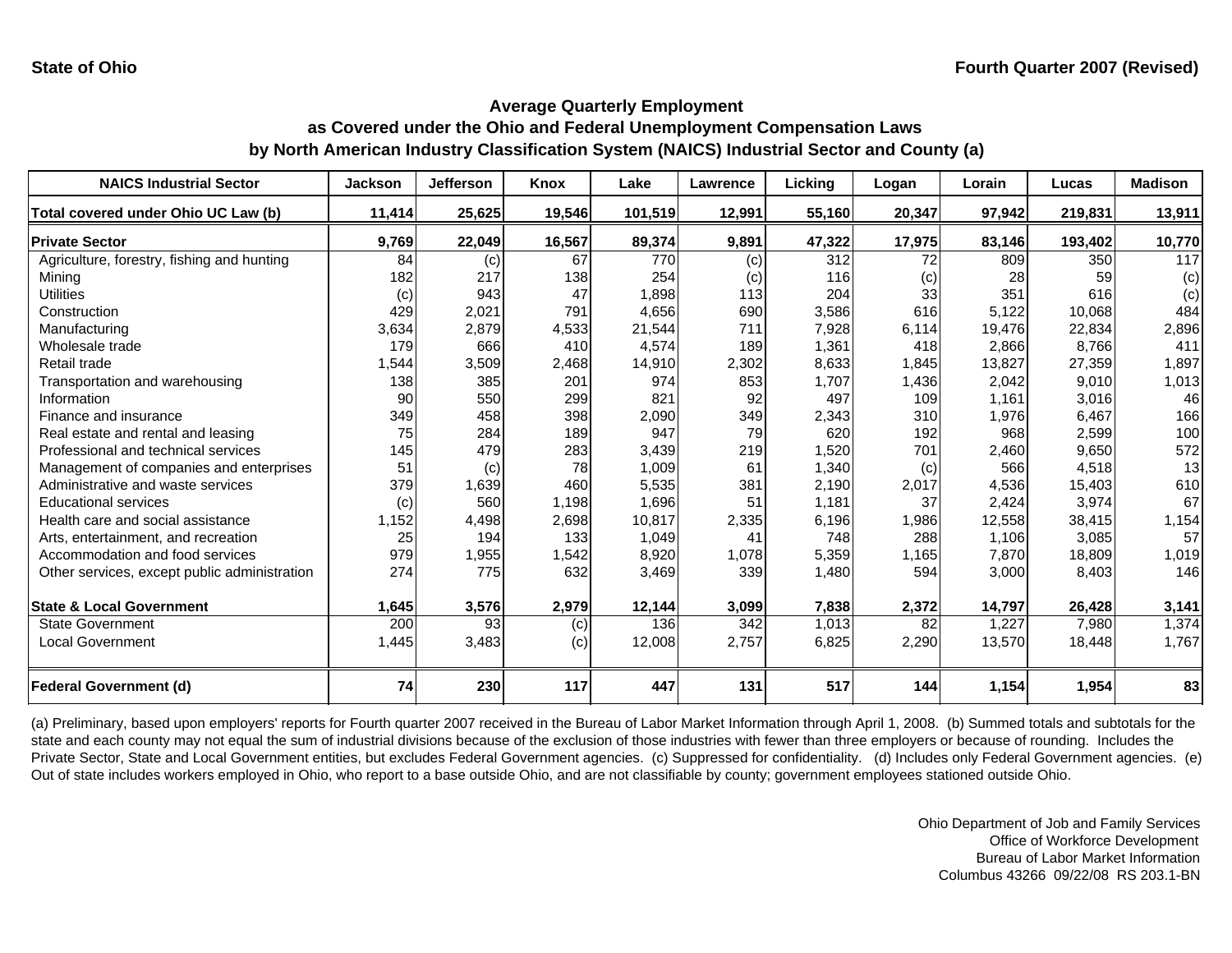| <b>NAICS Industrial Sector</b>               | <b>Mahoning</b> | <b>Marion</b> | <b>Medina</b> | <b>Meigs</b> | <b>Mercer</b> | <b>Miami</b> | <b>Monroe</b> | Montgomery | <b>Morgan</b> | <b>Morrow</b> |
|----------------------------------------------|-----------------|---------------|---------------|--------------|---------------|--------------|---------------|------------|---------------|---------------|
| Total covered under Ohio UC Law (b)          | 103,762         | 27,801        | 60,491        | 3,593        | 17,198        | 41,073       | 3,737         | 264,490    | 2,319         | 5,626         |
| <b>Private Sector</b>                        | 90,304          | 22,099        | 52,980        | 2,530        | 14,596        | 36,014       | 2,951         | 235,471    | 1,616         | 3,932         |
| Agriculture, forestry, fishing and hunting   | 159             | 85            | 160           | 87           | 428           | 178          |               | 212        | (c)           | 15            |
| Mining                                       | 288             | (c)           | (c)           | 141          | (c)           | 46           | 67            | (c)        | 22            | 38            |
| <b>Utilities</b>                             | 390             | (c)           | (c)           | (c)          | (c)           | (c)          | 26            | (c)        | (c)           | (c)           |
| Construction                                 | 5,328           | 924           | 3,500         | 262          | 888           | 1,929        | 175           | 10,085     | 120           | 335           |
| Manufacturing                                | 10,336          | 7,343         | 9,933         | (c)          | 5,092         | 9,960        | (c)           | 35,665     | 318           | 1,191         |
| Wholesale trade                              | 5,084           | 616           | 2,844         | 83           | 636           | 2,100        | 67            | 9,595      | 68            | 102           |
| Retail trade                                 | 15,065          | 3,149         | 8,714         | 612          | 2,015         | 4,833        | 358           | 26,836     | 266           | 707           |
| Transportation and warehousing               | 3,736           | 683           | 3,051         | 26           | 1,015         | 1,707        | 92            | 7.837      | (c)           | 48            |
| Information                                  | 2,091           | (c)           | 508           | (c)          | 191           | 292          | (c)           | 8,996      | 32            | 65            |
| Finance and insurance                        | 3,004           | 522           | 1,109         | 169          | 595           | 930          | 411           | 11,527     | 99            | 86            |
| Real estate and rental and leasing           | 1,239           | 203           | 748           | 13           | 158           | 355          |               | 3,635      |               | 35            |
| Professional and technical services          | 3,274           | 493           | 2,104         | 66           | 283           | 809          | 32            | 13,278     | 49            | 82            |
| Management of companies and enterprises      | 863             | 189           | 2,612         | (c)          | 16            | (c)          | $\Omega$      | 4,691      | (c)           | $\Omega$      |
| Administrative and waste services            | 7,099           | 891           | 3,251         | 49           | 287           | 2,506        | 171           | 18,063     | 23            | 84            |
| <b>Educational services</b>                  | 1,492           | 107           | 371           | (c)          | 63            | 199          | 34            | 6,946      | $\Omega$      | (c)           |
| Health care and social assistance            | 16,920          | 3,164         | 6,172         | 402          | 1,045         | 4,394        | 142           | 44,050     | 365           | 583           |
| Arts, entertainment, and recreation          | 749             | 164           | 947           | (c)          | 160           | 246          |               | 2,255      |               | 54            |
| Accommodation and food services              | 9,506           | 1,892         | 5,234         | 391          | 1,095         | 3,407        | 110           | 22,284     | 164           | 390           |
| Other services, except public administration | 3,681           | 742           | 1,646         | 71           | 616           | 1,226        | 114           | 8,542      | 54            | 72            |
| <b>State &amp; Local Government</b>          | 13,457          | 5,702         | 7,511         | 1,063        | 2,602         | 5,059        | 786           | 29,019     | 703           | 1,694         |
| State Government                             | 3,331           | 1,486         | 151           | 40           | 135           | 155          | 36            | 1,822      | 57            | 74            |
| <b>Local Government</b>                      | 10,126          | 4,216         | 7,360         | 1,023        | 2,467         | 4,904        | 750           | 27,197     | 646           | 1,620         |
| Federal Government (d)                       | 1,341           | 143           | 369           | 75           | 103           | 213          | 54            | 4,901      | 38            | 61            |

(a) Preliminary, based upon employers' reports for Fourth quarter 2007 received in the Bureau of Labor Market Information through April 1, 2008. (b) Summed totals and subtotals for the state and each county may not equal the sum of industrial divisions because of the exclusion of those industries with fewer than three employers or because of rounding. Includes the Private Sector, State and Local Government entities, but excludes Federal Government agencies. (c) Suppressed for confidentiality. (d) Includes only Federal Government agencies. (e) Out of state includes workers employed in Ohio, who report to a base outside Ohio, and are not classifiable by county; government employees stationed outside Ohio.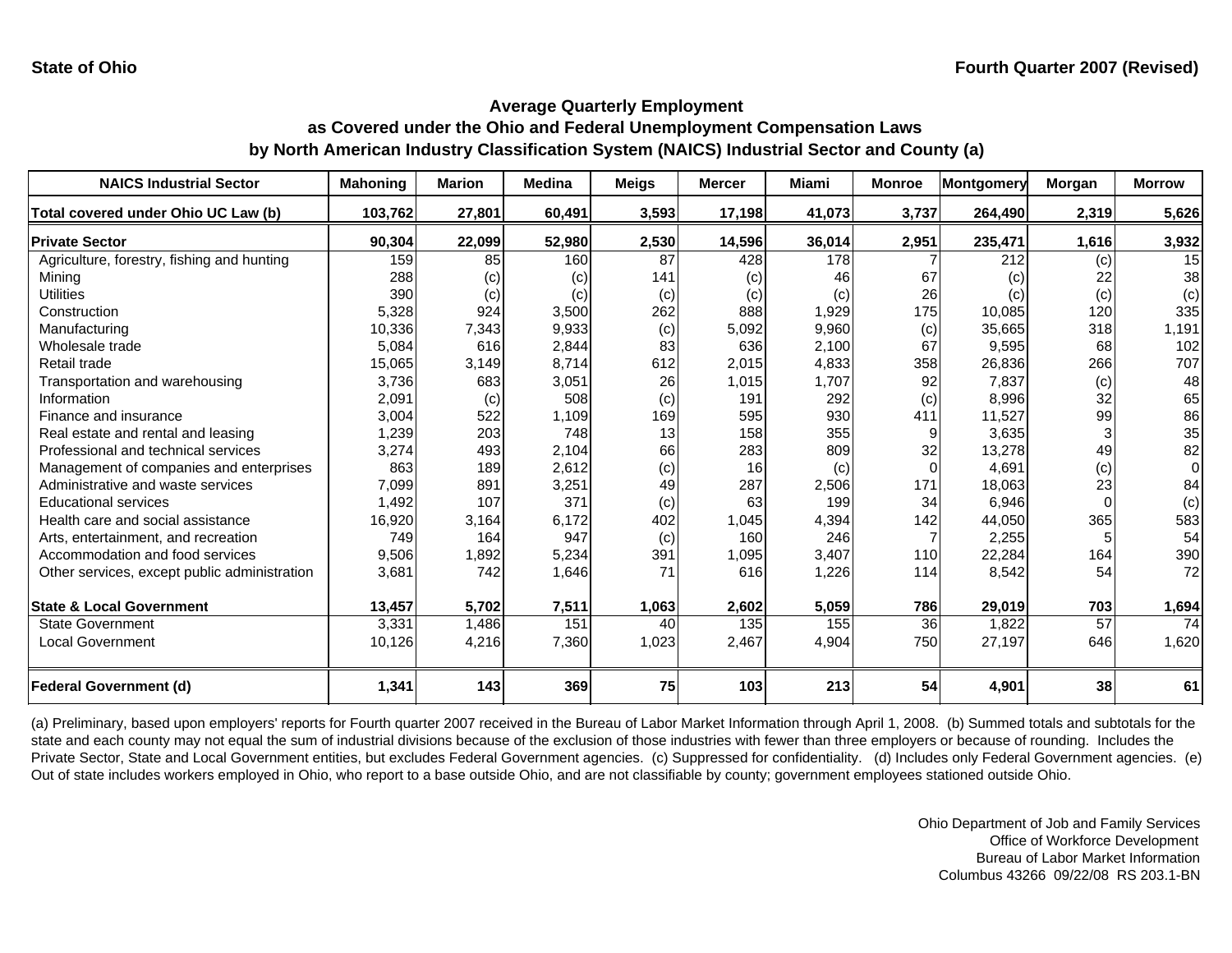| <b>NAICS Industrial Sector</b>               | <b>Muskingum</b> | <b>Noble</b> | <b>Ottawa</b> | <b>Paulding</b> | Perry | Pickaway | <b>Pike</b> | Portage | <b>Preble</b> | Putnam         |
|----------------------------------------------|------------------|--------------|---------------|-----------------|-------|----------|-------------|---------|---------------|----------------|
| Total covered under Ohio UC Law (b)          | 33,772           | 3,195        | 13,492        | 5,235           | 6,103 | 14,626   | 9,856       | 53,888  | 11,072        | 11,659         |
| <b>Private Sector</b>                        | 28,857           | 2,157        | 11,352        | 4,103           | 4,198 | 10,344   | 8,134       | 41,505  | 9,222         | 9,825          |
| Agriculture, forestry, fishing and hunting   | 17               | (c)          | 111           | 303             | 18    | 108      | (c)         | 144     | 99            | 126            |
| Minina                                       | 375              | 164          | 144           | (c)             | 261   | (c)      | (c)         | 370     | 47            | (c)            |
| <b>Utilities</b>                             | 197              | 11           | (c)           | (c)             | 28    | 62       | (c)         | 30      | (c)           | (c)            |
| Construction                                 | 1,024            | 114          | 551           | 218             | 519   | 734      | 624         | 2,370   | 446           | 1,002          |
| Manufacturing                                | 4,700            | 484          | 2,396         | 1,759           | 899   | 2,508    | 3,197       | 11,733  | 3,214         | 3,202          |
| Wholesale trade                              | 1,105            | 92           | 237           | 165             | 86    | 467      | 101         | 2,867   | 450           | 236            |
| Retail trade                                 | 5,494            | 343          | 1,664         | 451             | 626   | 1,560    | 982         | 6,259   | 1,322         | 1,197          |
| Transportation and warehousing               | 1,364            | 72           | 376           | 106             | 67    | 219      | 129         | 973     | 169           | 365            |
| Information                                  | 474              | 16           | 90            | 21              | 34    | 65       | 46          | 399     | 39            | 91             |
| Finance and insurance                        | 836              | 75           | 373           | 95              | 184   | 312      | 180         | 761     | 221           | 330            |
| Real estate and rental and leasing           | 295              | (c)          | 153           | 26              | 32    | 117      | 50          | 536     | 77            | 40             |
| Professional and technical services          | 542              | 32           | 188           | 55              | 101   | 280      | 183         | 1,333   | 162           | 452            |
| Management of companies and enterprises      | 105              | $\Omega$     | (c)           | $\Omega$        | (c)   | 79       | (c)         | 761     | (c)           | $\overline{0}$ |
| Administrative and waste services            | 915              | (c)          | 205           | 41              | 56    | 632      | 573         | 1,424   | 468           | 337            |
| <b>Educational services</b>                  | 582              |              | (c)           | (c)             | (c)   | (c)      | (c)         | 619     | 14            | (c)            |
| Health care and social assistance            | 6,160            | 526          | 1,505         | 427             | 655   | 1,679    | 1,075       | 3,864   | 1,255         | 920            |
| Arts, entertainment, and recreation          | 273              | (c)          | 488           | (c)             | 46    | 148      | 21          | 762     | 69            | 57             |
| Accommodation and food services              | 3,172            | 134          | 1,583         | 238             | 373   | 1,053    | 650         | 4,588   | 826           | 881            |
| Other services, except public administration | 1,227            | 68           | 377           | 115             | 157   | 295      | 142         | 1,712   | 317           | 432            |
| <b>State &amp; Local Government</b>          | 4,916            | 1,037        | 2,140         | 1,132           | 1,904 | 4,282    | 1,722       | 12,382  | 1,849         | 1,834          |
| <b>State Government</b>                      | 381              | (c)          | 190           | 32              | 45    | 1,501    | 65          | (c)     | 90            | 60             |
| <b>Local Government</b>                      | 4,535            | (c)          | 1,950         | 1,100           | 1,859 | 2,781    | 1,657       | (c)     | 1,759         | 1,774          |
|                                              |                  |              |               |                 |       |          |             |         |               |                |
| <b>Federal Government (d)</b>                | 287              | 29           | 179           | 51              | 75    | 95       | 71          | 295     | 92            | 80             |

(a) Preliminary, based upon employers' reports for Fourth quarter 2007 received in the Bureau of Labor Market Information through April 1, 2008. (b) Summed totals and subtotals for the state and each county may not equal the sum of industrial divisions because of the exclusion of those industries with fewer than three employers or because of rounding. Includes the Private Sector, State and Local Government entities, but excludes Federal Government agencies. (c) Suppressed for confidentiality. (d) Includes only Federal Government agencies. (e) Out of state includes workers employed in Ohio, who report to a base outside Ohio, and are not classifiable by county; government employees stationed outside Ohio.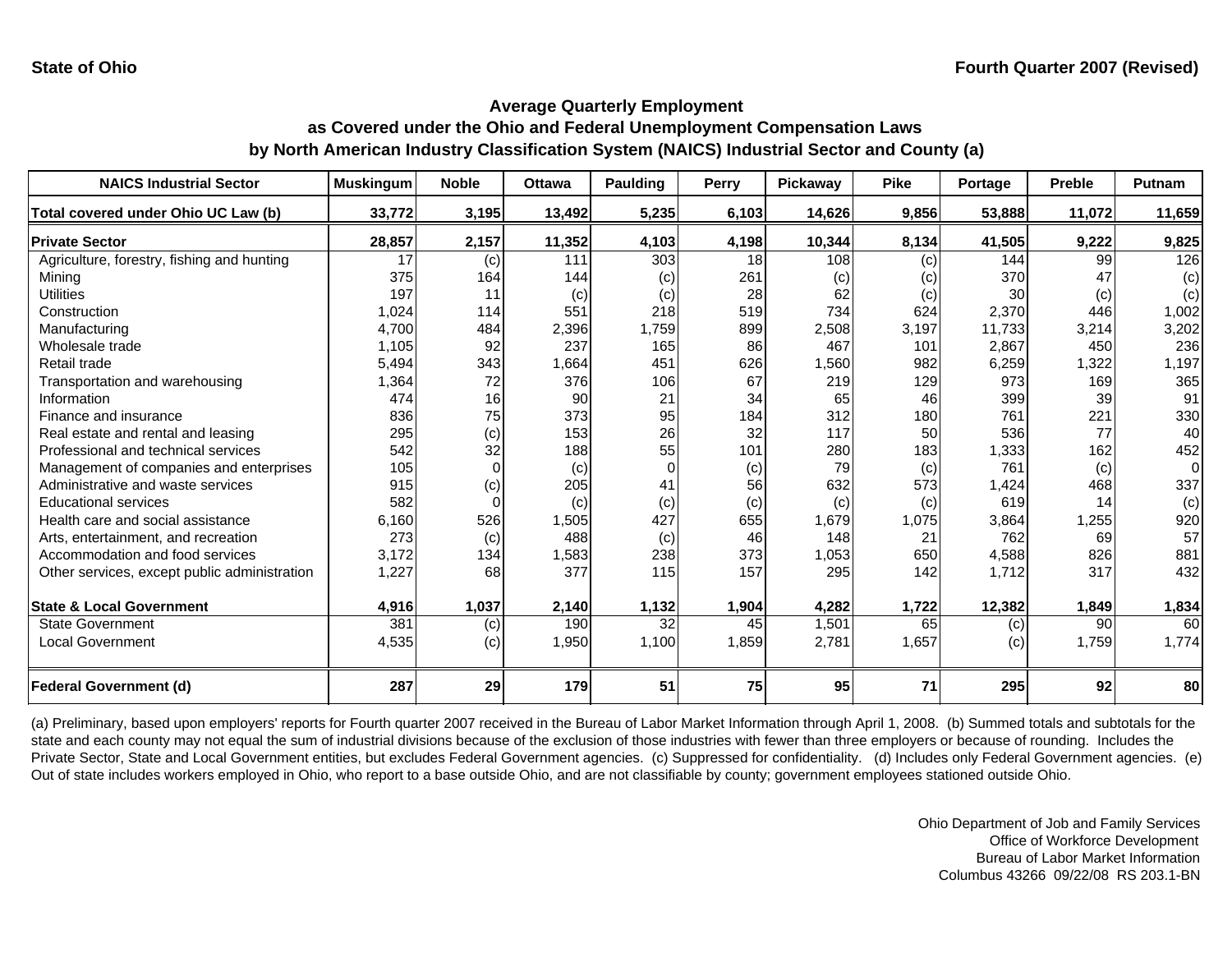| <b>NAICS Industrial Sector</b>               | <b>Richland</b> | <b>Ross</b> | <b>Sandusky</b> | <b>Scioto</b> | <b>Seneca</b> | <b>Shelby</b> | <b>Stark</b> | <b>Summit</b> | <b>Trumbull</b> | Tuscarawas |
|----------------------------------------------|-----------------|-------------|-----------------|---------------|---------------|---------------|--------------|---------------|-----------------|------------|
| Total covered under Ohio UC Law (b)          | 55,498          | 25,513      | 26,417          | 24,310        | 20,842        | 30,721        | 163,064      | 274,229       | 78,264          | 36,058     |
| <b>Private Sector</b>                        | 47,501          | 20,412      | 23,151          | 19,010        | 17,823        | 27,983        | 144,053      | 244,717       | 68,550          | 31,479     |
| Agriculture, forestry, fishing and hunting   | 130             | 51          | 179             | 37            | 97            | 91            | 162          | 116           | 59              | 132        |
| Minina                                       | (c)             | 29          | (c)             | 20            | 113           | (c)           | 290          | 92            | 37              | 480        |
| <b>Utilities</b>                             | (c)             | 180         | (c)             | 128           | 117           | (c)           | 524          | 1,247         | 189             | 67         |
| Construction                                 | 1,986           | 914         | 1,078           | 1,650         | 1,115         | 1,439         | 7,853        | 11,577        | 2,961           | 1,659      |
| Manufacturing                                | 12,402          | 3,945       | 9,050           | 1,882         | 5,091         | 13,573        | 28,987       | 34,902        | 16,239          | 8,088      |
| Wholesale trade                              | 1,950           | 574         | 613             | 347           | 634           | 1,741         | 6,246        | 14,584        | 2,320           | 1,383      |
| Retail trade                                 | 7,546           | 3,884       | 2,841           | 3,071         | 2,102         | 2,538         | 20,986       | 33,942        | 11,611          | 4,629      |
| Transportation and warehousing               | 1,311           | 461         | 342             | 434           | 458           | 1,097         | 3,326        | 8,502         | 2,478           | 991        |
| Information                                  | 1,036           | 392         | 172             | 244           | 172           | 208           | 2,061        | 4,051         | 712             | 464        |
| Finance and insurance                        | 1,162           | 566         | 543             | 526           | 630           | 374           | 6,009        | 8,787         | 1,751           | 768        |
| Real estate and rental and leasing           | 431             | 156         | 358             | 233           | (c)           | 207           | 1,479        | 2,917         | 1,207           | 289        |
| Professional and technical services          | 969             | 387         | 356             | 484           | 375           | 292           | 4,727        | 13,279        | 1,614           | 1,215      |
| Management of companies and enterprises      | 51              | 288         | 248             | 44            | (c)           |               | 1,007        | 13,226        | 636             | 84         |
| Administrative and waste services            | 3,301           | 1,107       | 993             | 327           | 735           | 2,111         | 8,985        | 20,735        | 4,295           | 1,439      |
| <b>Educational services</b>                  | 459             | 102         | (c)             | 200           | 965           | 164           | 3,120        | 3,569         | 545             | 191        |
| Health care and social assistance            | 7,695           | 4,070       | 2,906           | 6,404         | 2,520         | 1,869         | 26,063       | 39,619        | 12,148          | 4,660      |
| Arts, entertainment, and recreation          | 631             | 168         | 245             | 105           | 177           | 79            | 1,655        | 3,541         | 734             | 275        |
| Accommodation and food services              | 4,578           | 2,550       | 2,171           | 2,418         | 1,425         | 1,504         | 14,534       | 21,554        | 6.742           | 3,391      |
| Other services, except public administration | 1,696           | 586         | 773             | 454           | 720           | 630           | 6,038        | 8,476         | 2,273           | 1,274      |
| <b>State &amp; Local Government</b>          | 7,997           | 5,101       | 3,266           | 5,299         | 3,019         | 2,739         | 19,011       | 29,512        | 9,714           | 4,578      |
| <b>State Government</b>                      | 1,632           | 1,687       | 188             | 1,798         | 502           | 304           | 1,524        | 4,878         | 845             | 483        |
| <b>Local Government</b>                      | 6,365           | 3,414       | 3,078           | 3,501         | 2,517         | 2,435         | 17,487       | 24,634        | 8,869           | 4,095      |
| <b>Federal Government (d)</b>                | 639             | 1,359       | 117             | 172           | 131           | 88            | 1,128        | 1,967         | 455             | 214        |

(a) Preliminary, based upon employers' reports for Fourth quarter 2007 received in the Bureau of Labor Market Information through April 1, 2008. (b) Summed totals and subtotals for the state and each county may not equal the sum of industrial divisions because of the exclusion of those industries with fewer than three employers or because of rounding. Includes the Private Sector, State and Local Government entities, but excludes Federal Government agencies. (c) Suppressed for confidentiality. (d) Includes only Federal Government agencies. (e) Out of state includes workers employed in Ohio, who report to a base outside Ohio, and are not classifiable by county; government employees stationed outside Ohio.